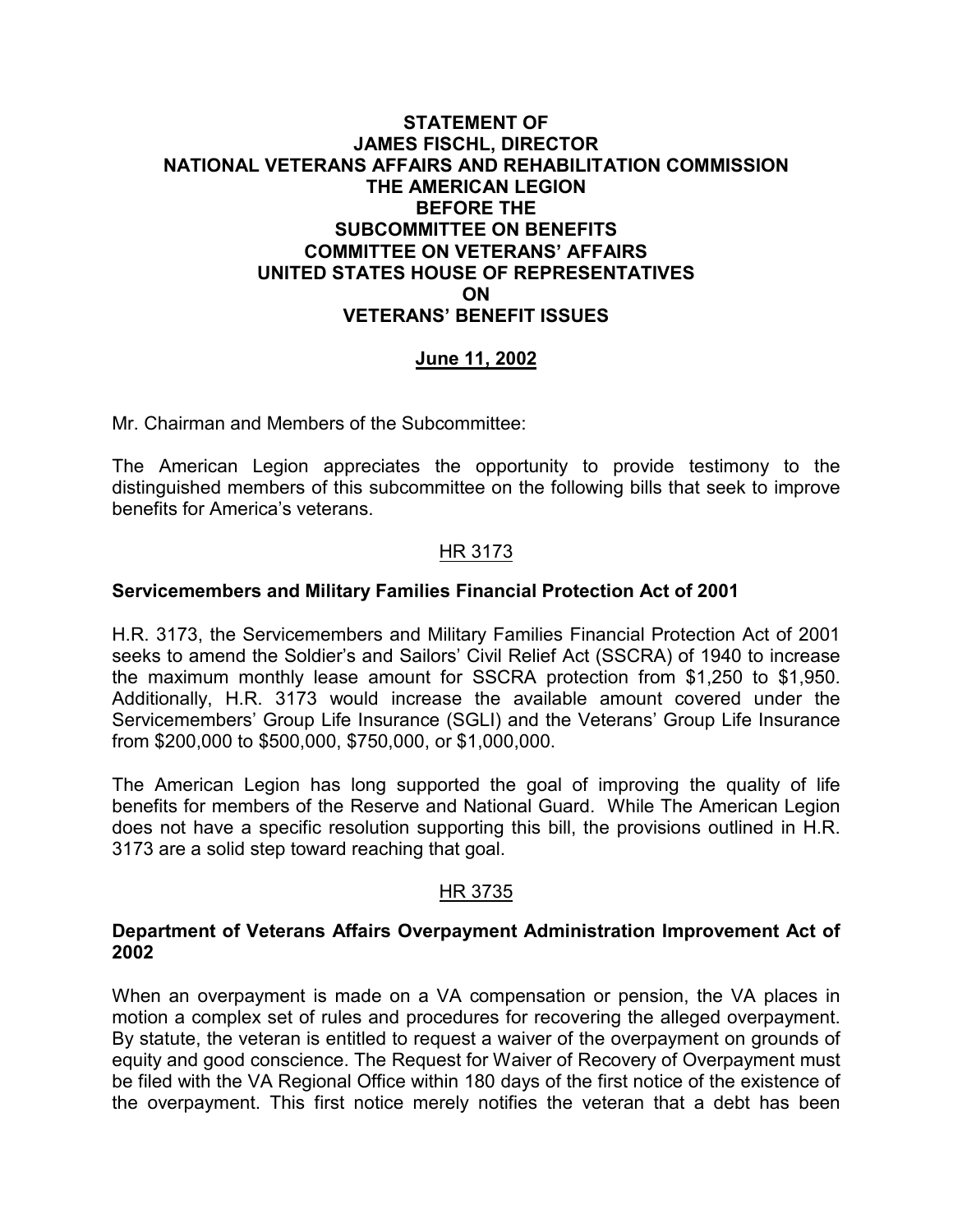determined to exist and that he or she will be advised of the exact amount at a later date. In many cases, the veteran files a notice of disagreement (NOD) with the RO, putting the overpayment decision into appellate status at the Board of Veterans Appeals (BVA) in Washington, DC.

Section 2(a) of this bill distinguishes between overpayments that have been appealed and those that have not. For appealed decisions, the 180-day clock will begin to run when the veteran is formally notified of the final determination of the amount of the overpayment to be recovered. The American Legion supports this provision in its current form. However, the 180-day waiver request period should always begin with the final determination of the amount of the overpayment. The veteran will then be able to make an informed decision on how to proceed. Further, under the doctrine of exhaustion of administrative remedy, a decision of the RO Committee on Waivers and Compromises (CWC) should be required before a NOD may be filed. Many waiver requests will be resolved in favor of the veteran locally, thereby precluding remand by the BVA to the RO for a CWC decision.

Section 2(b) allows the VA to establish guidelines to administratively waive recovery of overpayments when the amounts involved are so small and the costs of assessment and collection so great as to impede the efficient or effective administration of benefits. We note that authority exists in 38 CFR 1.942(d) to terminate collection activity when the cost of further collection effort is likely to exceed the amount recoverable. This bill will allow the VA to waive such debts "for the convenience of the Government" without the time and resource consuming requirement of a formal determination. The American Legion supports this effort to streamline the administration of veterans' benefits.

### HR 3771

#### **Exclusion of veterans' benefits paid by States and localities from consideration as income for the purposes of non-service-connected disability pension.**

Veterans who have served their country during a period of war, and are permanently and totally disabled from non-service-connected (NSC) disability and who have incomes below the limits established by law may be entitled to a pension. To be eligible, a veteran must be subsisting at or below the poverty level. The current NSC pension maximum for a single veteran with no dependents and no countable income is \$9556.00 per year. This amount is reduced by the veteran's income from any other source, except those excluded under 38 USC § 1503(a) such as public and private assistance, unreimbursed medical expenses and casualty losses. This legislation would add money paid to the veteran from local and State governments to the list of excluded income, so long as the funds are paid as a veteran's benefit.

The American Legion fully supports this bill. Those receiving NSC pension are among this nation's poorest veterans and The American Legion favors any measure which will raise the standard of living for this population. Further, The American Legion believes that the purpose of monetary benefits paid by States and localities to deserving veterans should not be defeated by counting against Non Service Connected pension.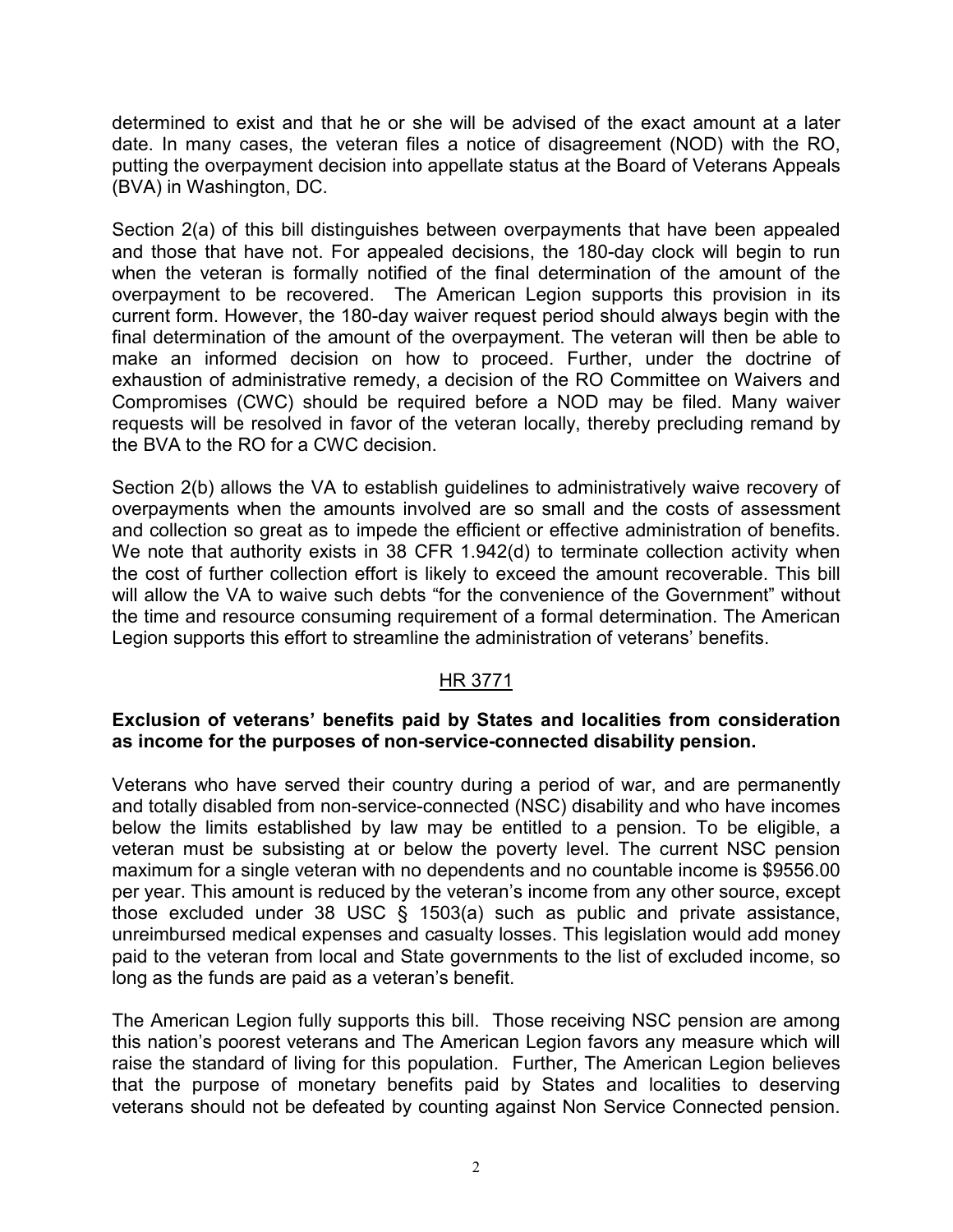That purpose is to reward veterans' honorable service in the Armed Forces of the United States as citizens of the State, county, parish or municipality providing the benefit.

## HR 4042

## **Veterans Home Loan Prepayment Protection Act of 2002**

The Home Loan Guaranty Program was a critical component of the "Servicemen's Readjustment Act of 1944", the original GI Bill written by The American Legion. Over the years, 16.5 million veterans have benefited from this visionary program, and both the home building industry and the financial community prospered as well. Clearly, the success of this program is well documented and must be continued for future veterans and their families.

At the outset, The American Legion is pleased with the operation of the Home Loan Guaranty Program. The American Legion believes VA has done its best to keep this program accessible and user friendly, while at the same time keeping the interests of veterans as the primary focus of its decision-making process.

H.R. 4042, entitled the "Veterans Home Loan Prepayment Protection Act of 2002'' proposes to amend title 38, United States Code, to prohibit additional daily interest charges following prepayment in full of housing loans guaranteed by the Department of Veterans Affairs. Currently, according to Section 4-108 of the Uniform Commercial Code (UCC), states allow banks to institute a cutoff hour for processing payments. These cutoff hours range from noon to 2:00 P.M. Payments received later incur interest charges and are credited to the next banking day, thereby allowing the banking institution to reconcile their books at the conclusion of their normal business day.

While this bill provides an obvious benefit for veterans, The American Legion is concerned that it could have an unintentional, detrimental effect. The additional expense incurred by the lender could be passed on to the veteran in the form of higher interest rates or possibly discourage lenders from participating in the VA Home Loan Guarantee Program.

# DRAFT LEGISLATION

# **Arlington National Cemetery Burial Eligibility Act**

Mr. Chairman, The American Legion has supported mandating the eligibility for burial in Arlington National Cemetery for a number of years. Arlington National Cemetery was established to recognize those individuals who have distinguished themselves through honorable military service. Arlington National Cemetery is our Nation's most sacred shrine representing an embodiment of the sacrifices that were made to secure and preserve the nation's ideals and freedoms. More than 250,000 veterans and their dependents are buried on these 612 acres of hallowed ground. Arlington National Cemetery is one of more than 100 National Cemeteries designated for America's